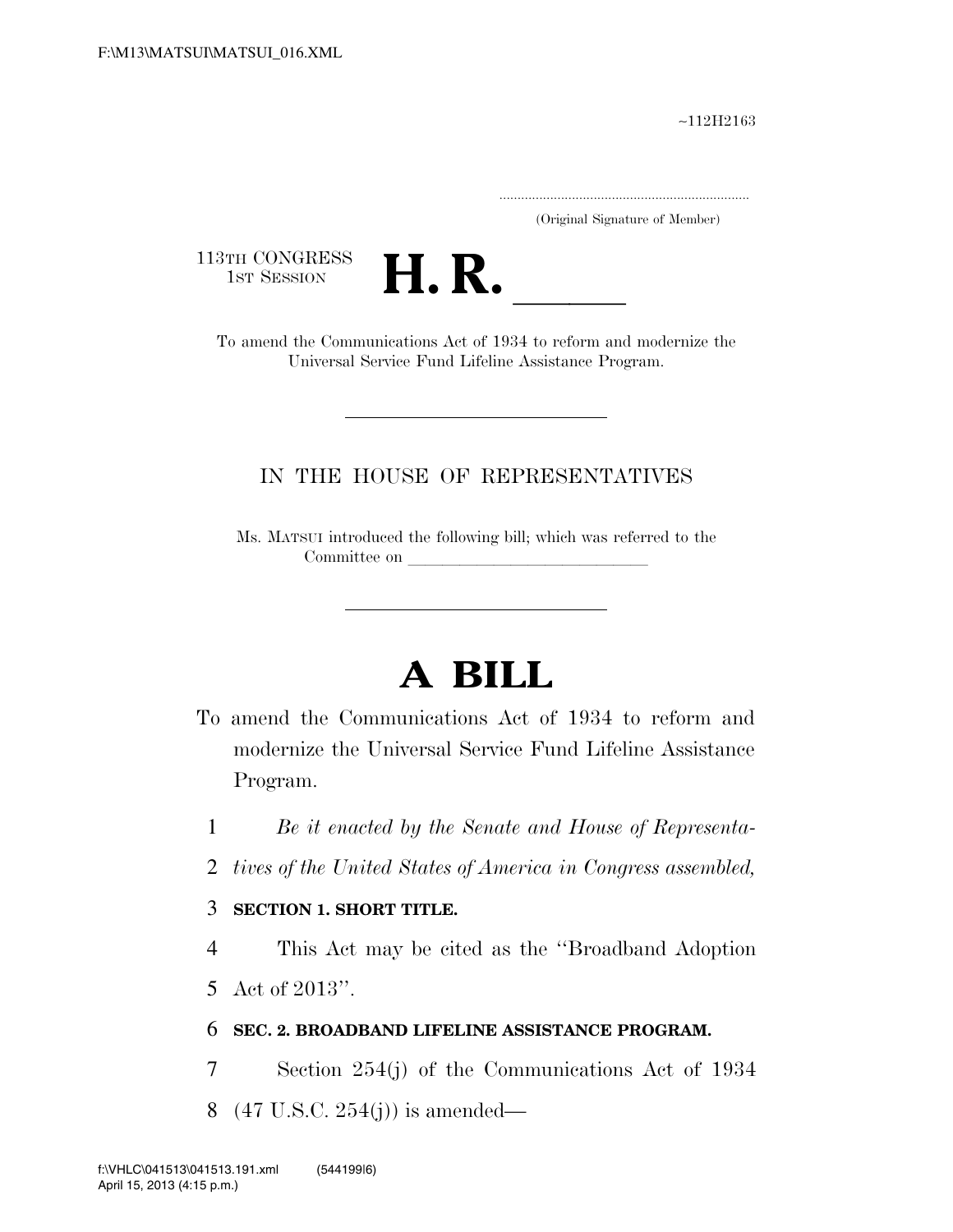| $\mathbf{1}$   | (1) by striking "(j) LIFELINE ASSISTANCE.—       |
|----------------|--------------------------------------------------|
| $\overline{2}$ | Nothing in this" and inserting the following:    |
| 3              | "(j) LIFELINE ASSISTANCE.—                       |
| $\overline{4}$ | "(1) IN GENERAL.—Nothing in this"; and           |
| 5              | $(2)$ by adding at the end the following:        |
| 6              | "(2) BROADBAND LIFELINE ASSISTANCE PRO-          |
| 7              | GRAM.-                                           |
| 8              | "(A) PURPOSE.—The purpose of this para-          |
| 9              | graph is to promote the adoption of broadband    |
| 10             | service by all people of the United States while |
| 11             | recognizing that the price of broadband service  |
| 12             | is one of the barriers to adoption for low in-   |
| 13             | come households.                                 |
| 14             | $\lq$ <sup>"</sup> (B) ESTABLISHMENT.—           |
| 15             | "(i) IN GENERAL.—Not later than                  |
| 16             | 270 days after the date of enactment of          |
| 17             | the Broadband Adoption Act of 2013, the          |
| 18             | Commission shall adopt a final rule estab-       |
| 19             | lishing Lifeline program support for             |
| 20             | broadband that enables qualifying low-in-        |
| 21             | come customers residing in urban and             |
| 22             | rural areas to purchase broadband service        |
| 23             | at reduced charges by reimbursing pro-           |
| 24             | viders who elect to participate in the pro-      |
|                |                                                  |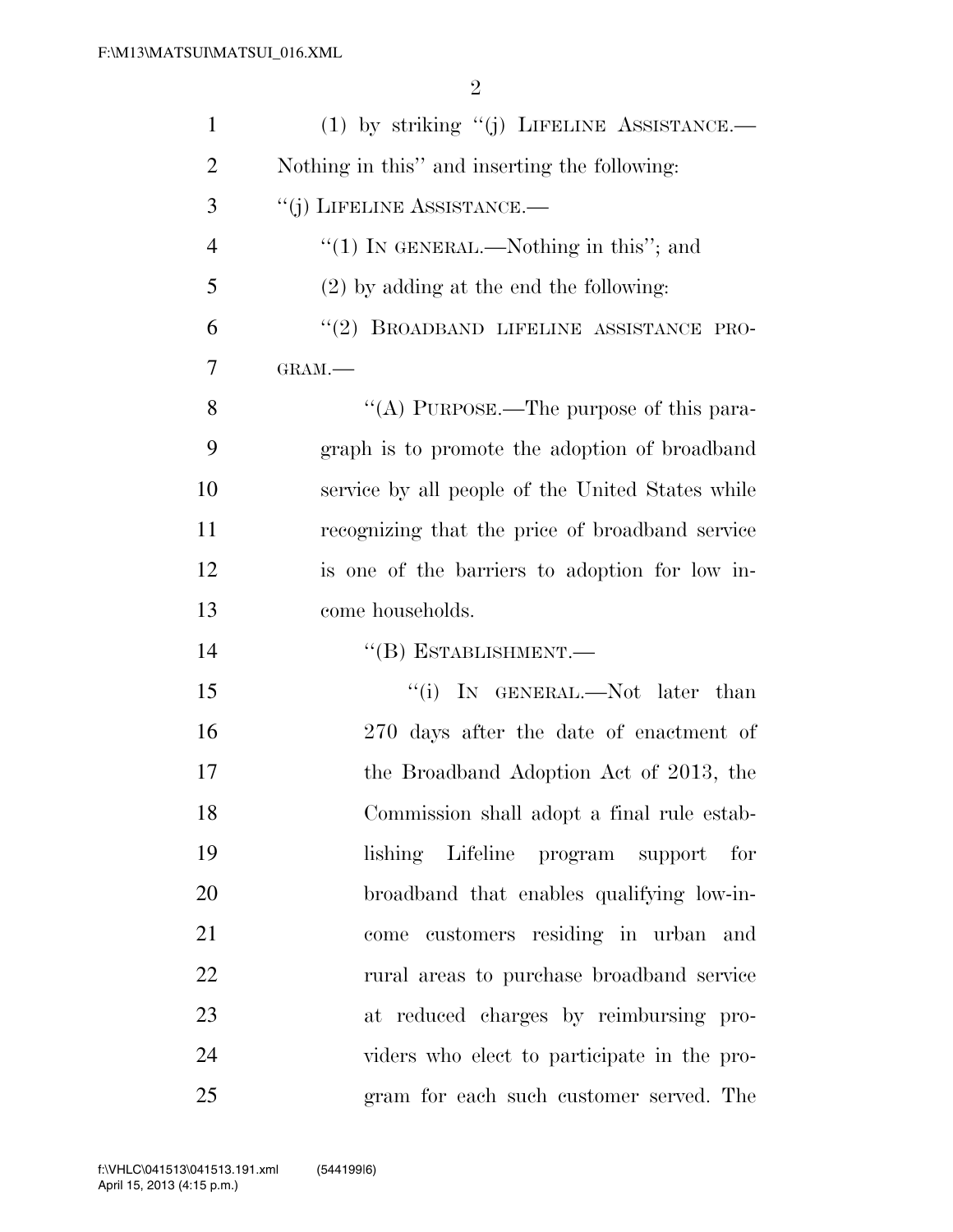| $\mathbf{1}$   | Commission shall consider the results of         |
|----------------|--------------------------------------------------|
| $\overline{2}$ | the Low-Income Broadband Pilot Program           |
| 3              | when establishing such final rule.               |
| $\overline{4}$ | "(ii) MODEL.—Such program shall be               |
| 5              | similar in structure to the Lifeline pro-        |
| 6              | gram for basic telephone service under           |
| $\overline{7}$ | subpart $E$ of part 54 of title 47, Code of      |
| 8              | Federal Regulations. Qualifying individuals      |
| 9              | may elect to apply support from the Life-        |
| 10             | line program to basic telephone service,         |
| 11             | voice telephony service, or broadband serv-      |
| 12             | ice, whether each service is purchased           |
| 13             | stand-alone or in a bundle.                      |
| 14             | "(iii) DIGITAL LITERACY PROGRAM.-                |
| 15             | The Commission shall consider providing a        |
| 16             | preference to participating broadband serv-      |
| 17             | ice providers that include components in-        |
| 18             | volving digital literacy programs as part of     |
| 19             | their offerings.                                 |
| 20             | ``(C)<br><b>STATE</b><br>MATCHING FUNDS.—The     |
| 21             | Commission may determine, in consultation        |
| 22             | with the Federal-State Joint Board instituted    |
| 23             | under subsection $(a)(1)$ , whether State match- |
| 24             | ing funds may be provided as a condition of eli- |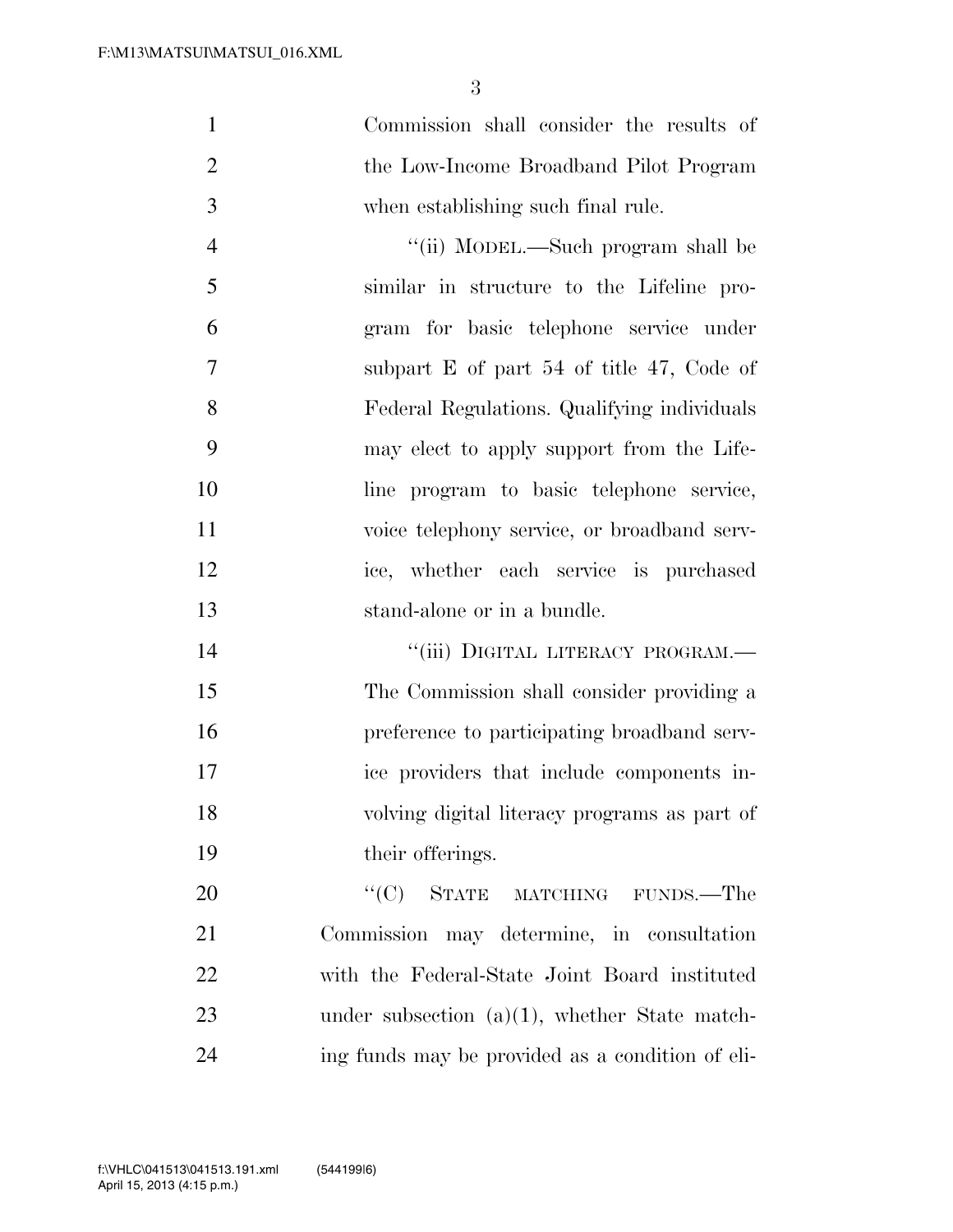gibility for low-income households within such State. ''(D) AMOUNT OF SUPPORT.—

| $\overline{4}$  | "(i) IN GENERAL.—The Commission,           |
|-----------------|--------------------------------------------|
| $5\overline{)}$ | in calculating the amount of Lifeline sup- |
| 6               | port to be provided to each low-income     |
| 7               | household, shall routinely study the pre-  |
| 8               | vailing market price for broadband service |
| 9               | and the prevailing speed of broadband      |
| 10              | service adopted by households.             |
| 11              |                                            |

11  $"$ (ii) INFORMATION.—To fulfill the re-12 quirement under clause (i), the Commis- sion shall rely on information that it rou-14 tinely collects or that is publicly available. 15 "(E) TECHNOLOGY NEUTRAL.—

 $"$ (i) IN GENERAL.—The Commission shall ensure that the program established under subparagraph (B)(i) is neutral as to the types of technology used to provide voice telephony or broadband service under the Lifeline program to promote competi-22 tion from service providers to qualify under such program.

24 "(ii) AUTHORIZATION.—A partici-pating broadband service provider need not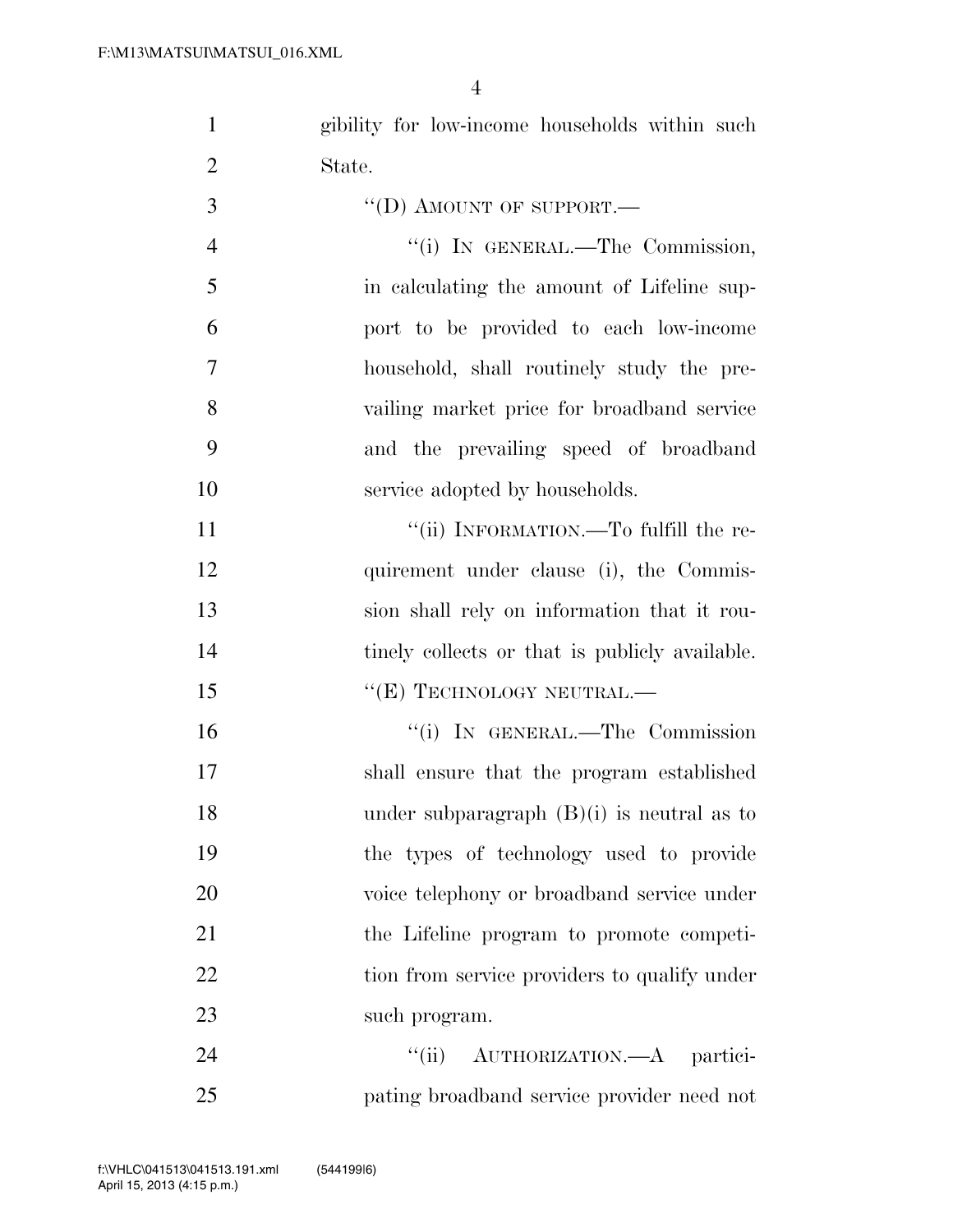| $\mathbf{1}$   | be an eligible telecommunications carrier to   |
|----------------|------------------------------------------------|
| $\overline{2}$ | receive support under such program, but        |
| 3              | such provider shall obtain authorization       |
| $\overline{4}$ | from the Commission in order to partici-       |
| 5              | pate in the program.                           |
| 6              | $``$ (F) ACCOUNTABILITY.—                      |
| 7              | "(i) NONDUPLICATION.—In estab-                 |
| 8              | lishing the program under subparagraph         |
| 9              | $(B)(i)$ , the Commission shall adopt regula-  |
| 10             | tions to prevent duplicative Lifeline sub-     |
| 11             | sidies from being awarded to an individual     |
| 12             | eligible household. Only one Lifeline pro-     |
| 13             | gram support amount per eligible house-        |
| 14             | hold shall be available to qualifying individ- |
| 15             | uals.                                          |
| 16             | "(ii) PREVENTING WASTE, FRAUD, OR              |
| 17             | ABUSE.—In adopting rules to implement          |
| 18             | this paragraph, the Commission shall con-      |
| 19             | sider any appropriate measures to prevent      |
| <b>20</b>      | any waste, fraud, or abuse of this program.    |
| 21             | "(iii) ELIGIBILITY.—The Commission,            |
| 22             | in consultation with other relevant Federal    |
| 23             | agencies, shall establish a national data-     |
| 24             | base which can be used to determine con-       |